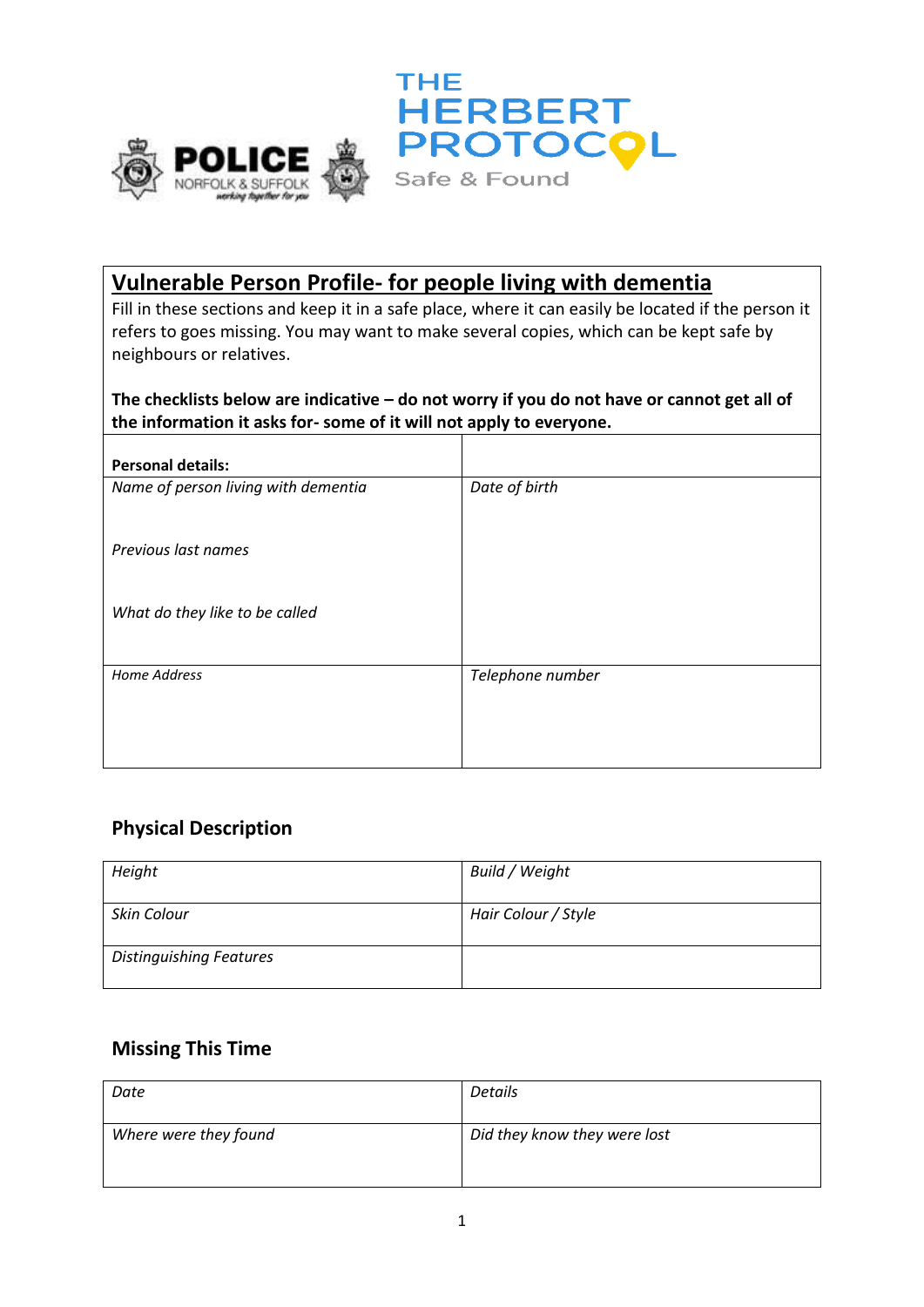



| Were they upset to be lost                                                                                           | How far had they wandered |
|----------------------------------------------------------------------------------------------------------------------|---------------------------|
| Is there anything the person has been focussing<br>on, dwelling on or particularly wanting to talk<br>about of late. |                           |

### **Missing Before**

| Have they gone missing before | If so when                   |
|-------------------------------|------------------------------|
| Where were they found         | Did they know they were lost |
| Were they upset to be lost    | How far had they wandered    |

**If no Carer Tick Here** 

### **Details of Carer / Emergency Contact**

| Name    | Address | <b>Contact Number</b> | Relationship |
|---------|---------|-----------------------|--------------|
| Primary |         |                       |              |
|         |         |                       |              |
|         |         |                       |              |
|         |         |                       |              |

### **Are they known to any other agencies? For example Adult Social Care**

| If so which |  |
|-------------|--|
|             |  |
|             |  |

### **Medical Information**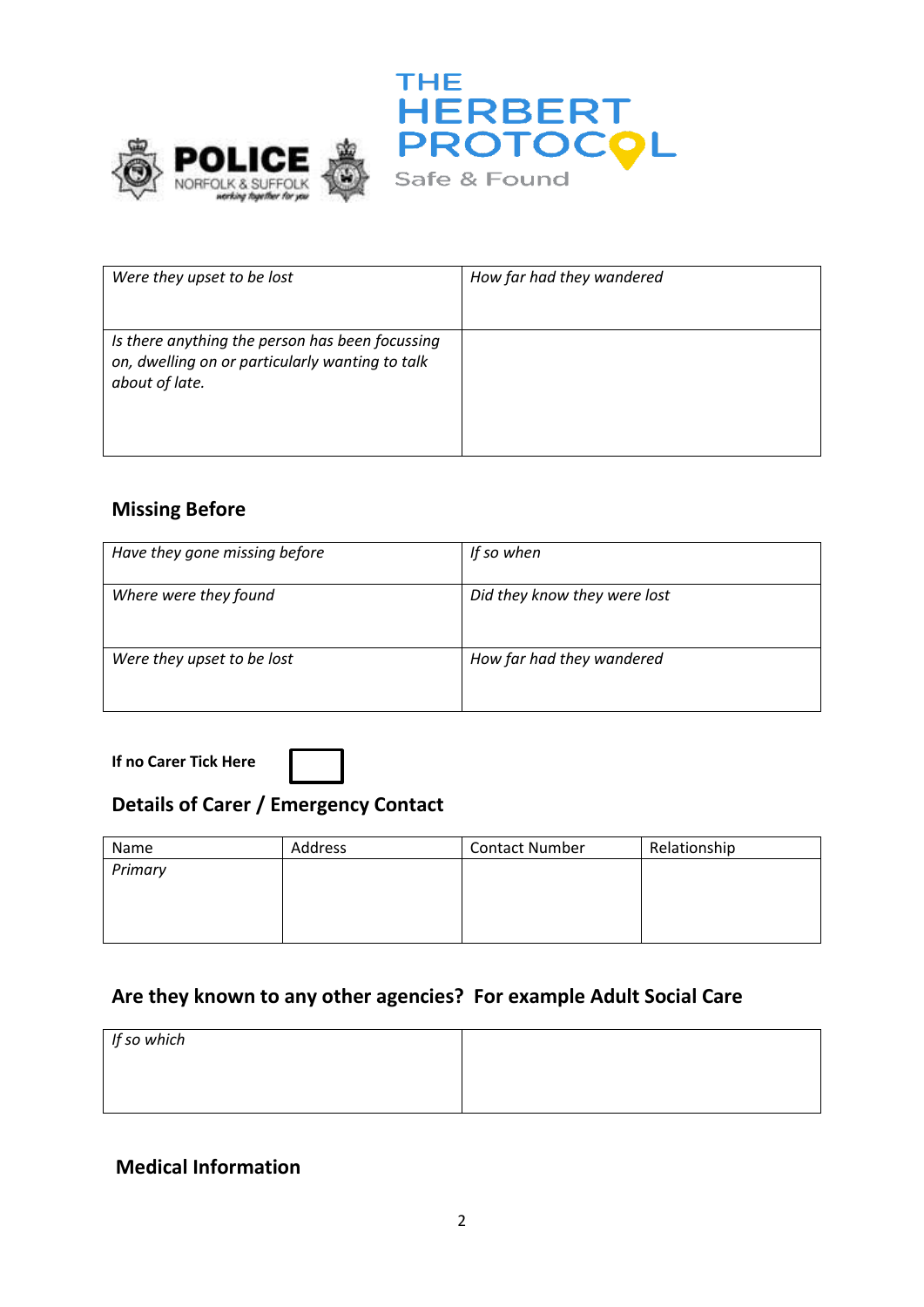



| Current dementia diagnosis                                        | Any other medical conditions               |
|-------------------------------------------------------------------|--------------------------------------------|
| What medications are they on<br>Consequences if not taken on time | Any speech / hearing / visual problems     |
| How far can they walk                                             | Do they use a stick or other walking aid   |
| Who is their GP                                                   | GP address and telephone number            |
| Do they have a regular Hospital or GP<br>appointment              | Have they been depressed or upset recently |

# **Transport**

| Do they have a bus pass<br>Where is it kept | Where is the nearest bus stop $/$ station $/$ taxi<br>service |
|---------------------------------------------|---------------------------------------------------------------|
| Can they drive a car                        | Do they have access to a car<br>$Yes - car details$           |
| Can they ride a bike<br>Do they have one    | Do they have a mobility scooter                               |

### **Activities / Habits**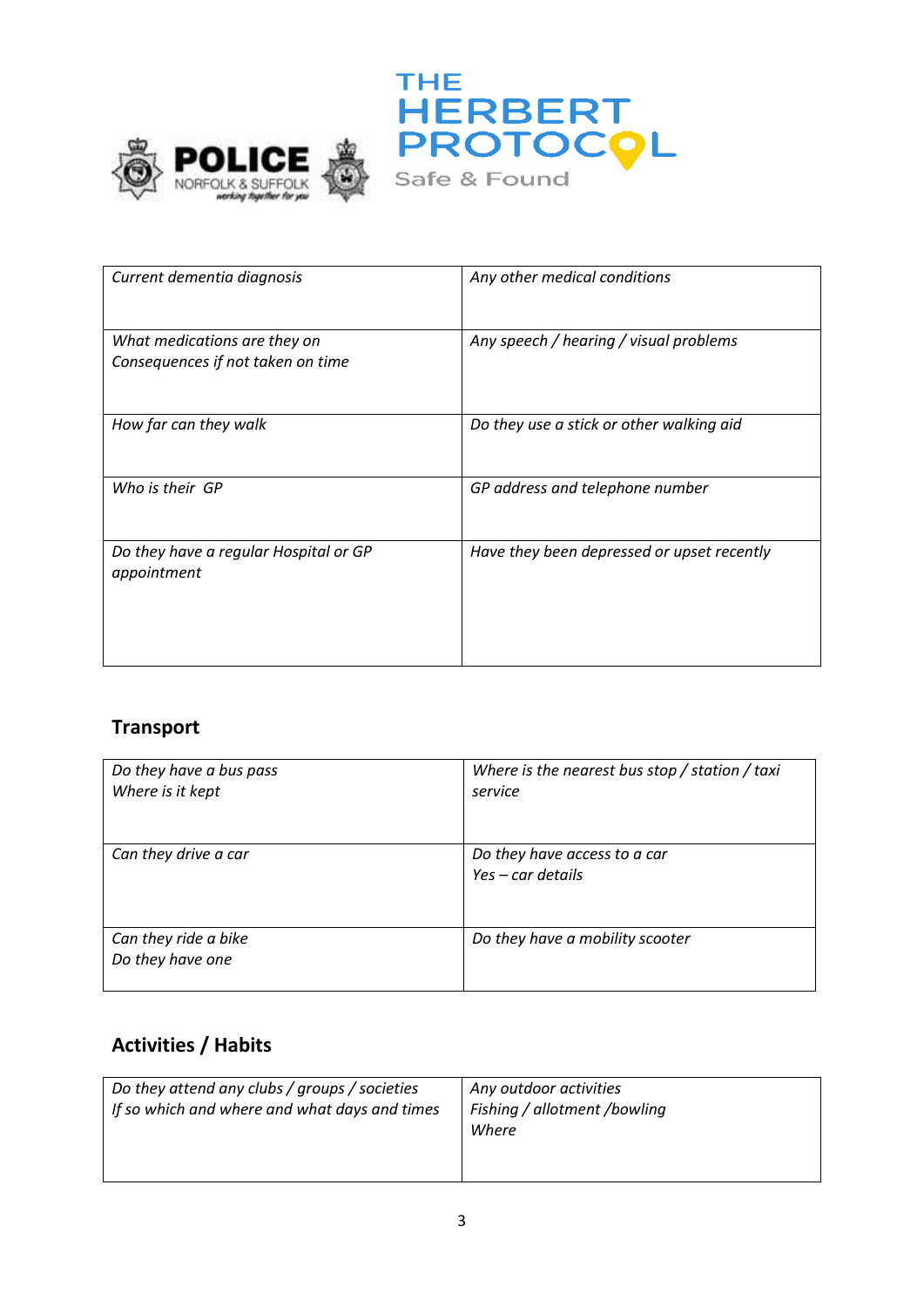



| Where do they shop                                               | Do they attend a religious service                                             |
|------------------------------------------------------------------|--------------------------------------------------------------------------------|
| Do they go to cinema / library / pub                             | Who are their friends                                                          |
| Are they friends with neighbours                                 | Do they have a regular appointment with hair<br>dresser/barber/chiropodist/etc |
| Do they undertake any activity at a set time each<br>day or week | Are any local people likely to recognise them                                  |

# **Safety**

| Do they have a personal alarm / tracking device | Any other safety devices                         |
|-------------------------------------------------|--------------------------------------------------|
| Do they carry a mobile telephone if going out   | Do they have ID on them if they go out           |
| Do they take their door keys if they go out     | How much money do they usually have with<br>them |
| Do they have a credit or bank card              |                                                  |

# **History**

| How long in present home<br>Where have they lived before | Where did they work |
|----------------------------------------------------------|---------------------|
|                                                          |                     |